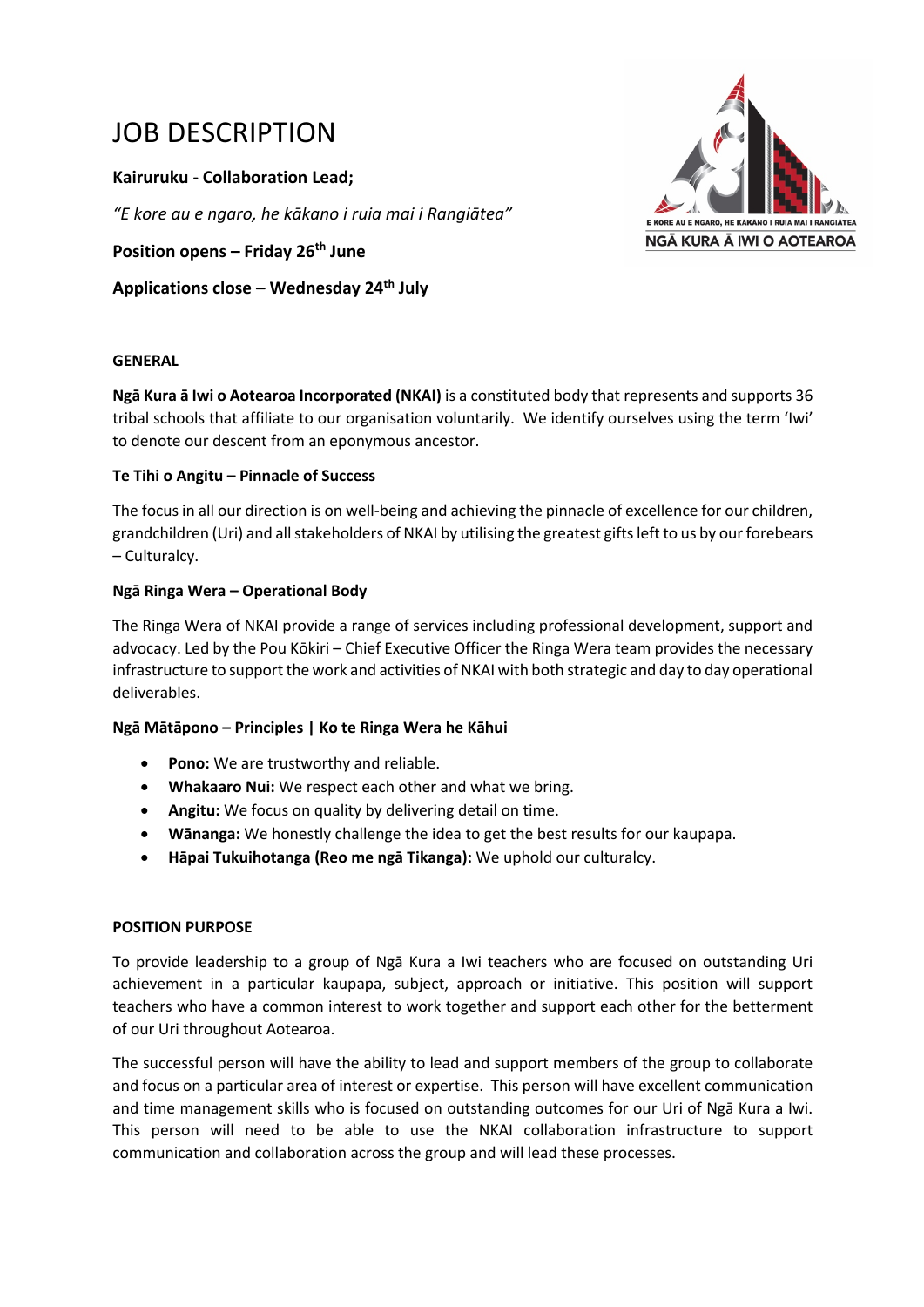# **KEY RELATIONSHIPS**

Kairuruku – (Collaboration Lead) is responsible to the Pou Whakapakari of NKAI.

Communicate well, identify issues/risks and propose solutions for best delivery to achieve outcomes.

#### **KEY RESPONSIBILITIES**

| Leading the collaboration of Roopu members:     | Roopu members work together as a team.          |
|-------------------------------------------------|-------------------------------------------------|
| To provide effective communication and          | Collaboration and inter-collegial support is    |
| guidance to the membership                      | nurtured and grown.                             |
|                                                 | Progress is made to support the achievement of  |
|                                                 | the kura goals of each of the members.          |
| To provide professional leadership to staff     | Roopu members are well informed about the       |
| within the delegated areas of responsibility    | latest developments and resources relevant to   |
|                                                 | the roopu.                                      |
| To work with the roopu to identify professional | Professional development needs are identified.  |
| development, resourcing, collaboration and      | Professional development opportunities are      |
| pedagogical opportunities for the membership    | offered within the roopu or beyond the roopu.   |
| To demonstrate effective working relationships  | Ideas, expertise and information is shared with |
| with all members                                | all members. Roopu members feel supported       |
|                                                 | and valued.                                     |

# **KEY CHALLENGES**

- 1. Collaborate with a roopu from around Aotearoa to focus on the advancement of our Uri in an identified kaupapa/subject/initiative.
- 2. To utulise the NKAI technology to enable and support the collaboration of roopu members from around Aotearoa
- 3. Coordinate online discussions and develop teaching tools together with your team
- 4. Ability to work in a team and manage time efficiently so that the roopu goals are achieved
- 5. Lead a group of teachers who are focused on the kaupapa (subject/shared focus) that you are leading

#### **DESIRABLE**

- Competency in and knowledge of Te Reo Māori (written and oral) and tikanga Māori is an advantage but not necessary depending on the kaupapa/subject/initiative
- Sets high goals or standards of performance for self and organisation. Results oriented as an individual and within a team
- Demonstrated flexibility and willingness to assist others
- Is proficient in using Google suite applications
- You are currently a teacher or occupy a similar role

#### **Target NCEA kaupapa:**